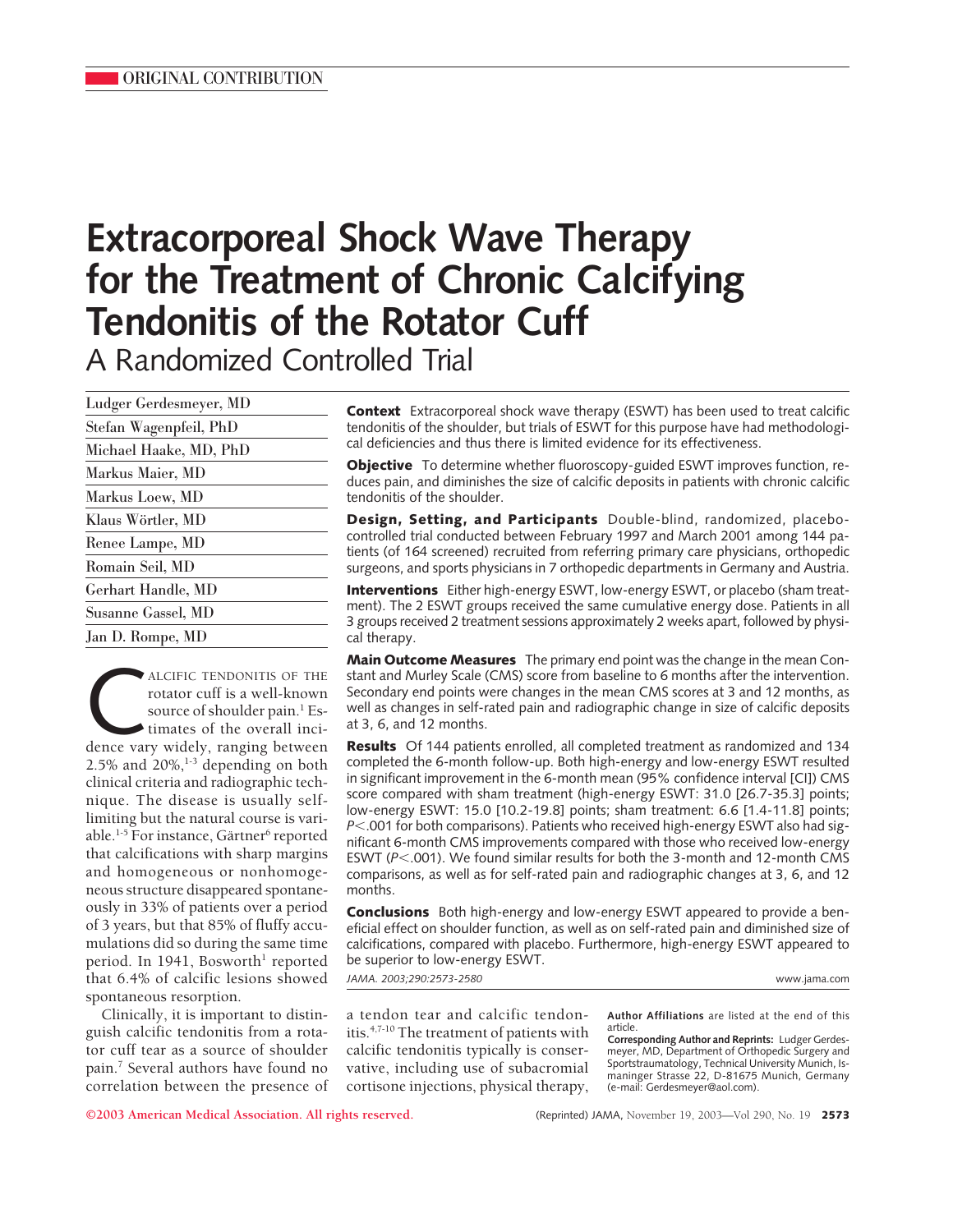and systemic nonsteroidal antiinflammatory drugs, although evidence of efficacy is limited.<sup>11,12</sup> For patients with chronic calcification, surgical removal of the deposits, either with an open procedure or endoscopically, has been reported to relieve symptoms.<sup>13-19</sup>

Ultrasound treatment may be an alternative to surgery. Ebenbichler et al<sup>20</sup> reported that ultrasonic energy accelerated functional improvement in patients with acute calcific tendonitis, although efficacy was no better than that achieved with placebo in long-term follow-up. Although extracorporeal shock wave therapy (ESWT) has demonstrated encouraging results in the treatment of calcified deposits,<sup>21-25</sup> all of these trials have had methodological deficiencies.12 We compared the effectiveness of high-energy and lowenergy ESWT vs placebo (ie, sham treatment) in patients with chronic, symptomatic calcific tendonitis of the supraspinatus tendon.

## **METHODS**

## **Patients**

Our study was a randomized, placebocontrolled trial in 7 sites in Germany and Austria and was conducted between February 1997 and March 2001. Participants were assigned to receive either high-energy ESWT, low-energy ESWT, or sham treatment (**FIGURE**). In designing the trial we adhered to the standardized guidelines of good clinical practice from the International Conference on Harmonization.<sup>26,27</sup> All patients provided written informed consent. The trial was approved by the ethics committee of the Faculty of Medicine of the Technical University of Munich.

Potential participants were made aware of the trial by reports in the press, by health insurance companies, or by orthopedic practitioners or hospitals. They were referred to one of the participating centers in Germany and Austria. To be eligible for the trial, participants had to have a history of at least 6 months of pain or tenderness from idiopathic calcific tendonitis, type I or II

according to Gärtner,<sup>6</sup> that was resistant to conservative treatment.

Participants were eligible if they were aged 18 years or older, had calcific deposits of 5 mm in diameter or larger on radiography, and had had symptoms for at least 6 months. Rotator cuff tears and subacromial bursitis were ruled out in all patients by clinical and sonographic examination, and when in doubt, by magnetic resonance imaging prior to randomization and at all follow-up visits. Participants with type III Gärtner deposits were excluded because of high probability of spontaneous resolution.<sup>6</sup> We required that all participants had had previous conservative treatments, including both physiotherapy (eg, active and passive exercise, mobilization, manual therapy and massage, muscle strengthening) and local anesthetic or corticosteroid injections. We also verified that all participants had tried nonsteroidal antiinflammatory drugs such as ibuprofen or diclofenac. Exclusion criteria included rheumatic disease, connective tissue disease, or diabetes; coagulation disturbance; pregnancy; glenohumeral or acromioclavicular joint arthritis; previous surgery for shoulder pain; bursitis, infection, or tumor of the shoulder; instability of the shoulder or rotator cuff tear; type III calcific deposit (by Gärtner classification); abnormal peripheral neurologic findings; and unsuccessful prior ESWT.

## **Interventions**

Treatment allocation was determined immediately before the first treatment by block randomization (48 per block) using a computer-generated algorithm at a central location. Assignments were then delivered by telephone and kept in sealed opaque envelopes. Patients, as well as the follow-up evaluators, were blinded to treatment assignments.

Patients were assigned to receive either high-energy ESWT, low-energy ESWT, or sham treatment. All patients had had at least a 1-month, therapy-free period before the first treatment with ESWT. Patients in all groups

were informed that sometimes the procedure could be painful and could take up to 1 hour per session due to the necessity to control and refocus the shock waves exactly.

Immediately after randomization, the patient was placed in the prone position. Using fluoroscopy in an anteriorposterior view, the shoulder was rotated until the calcific deposit was identified in a free position. For the highenergy and low-energy groups, a shock wave head was coupled to the shoulder with a thin sheet of polyethylene foil placed between the shock wave head and the patient. Coupling gel was used between the shock wave head and the foil and between the foil and shoulder.

The exact focus position was controlled using fluoroscopy during the ESWT procedure and adjusted if necessary. After the energy level was increased up to the assigned treatment level, the assigned number of shock waves were applied. Patients in the highenergy group received 1500 shock waves of 0.32 mJ/mm2 per treatment, while those in the low-energy group received 6000 shock waves of 0.08 mJ/mm2 . In both groups, 120 impulses were applied per minute. Adequate intravenous analgesia and sedation were provided as necessary. Local anesthetics were prohibited. All patients received a second ESWT treatment at 12 to 16 days; thus, patients in each group received a cumulative energy dose of 0.960 J/mm2 . Each treatment session lasted as long as 1 hour. Measurements with glass-fiber hydrophones in accordance with International Electrotechnical Commission (IEC) procedures $28$  demonstrated that shock waves were unaffected by the polyethylene foil when used with ultrasound coupling gel on both sides of the foil (data not shown).

In the sham treatment, an airchambered polyethylene foil with coupling gel was placed against the patient's skin, but no coupling gel was applied to the site of the shock wave head. The air-chambered polyethylene foil was placed between the patient and the water cushion of the ESWT device in the same technique as in the other 2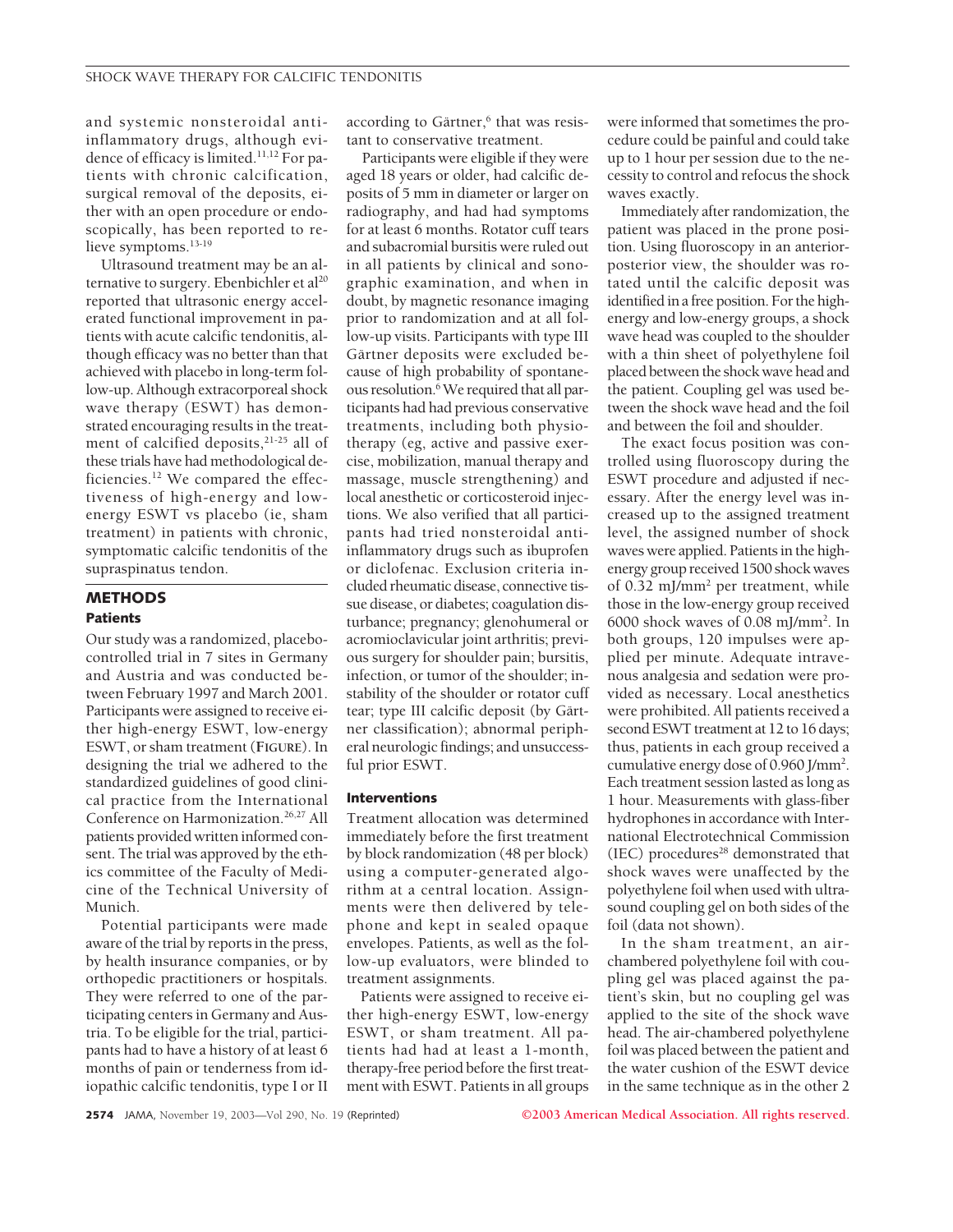groups. In every other respect the setup was the same. Measurements with glassfiber hydrophones in accordance with IEC procedures demonstrated that no shock waves could pass through the foil. Patients in the sham treatment group received 1500 shock waves per treatment with 120 impulses per minute after the energy level reached the assigned treatment level of 0.32 mJ/mm2 (although a total of 0.960 J/mm2 was emitted from the ESWT device over the 2 treatments). The patients' prone position prevented them from seeing the device, but they could hear the typical sound of shock waves being generated.

Patients in all 3 groups underwent 10 physiotherapy sessions after the intervention. This included active and passive exercise mobilization techniques, massage, and manual therapy to prevent worsening in range-of-motion, muscular deficit, or imbalance.

Rescue medication was allowed throughout the entire study if pain became unbearable (2 g of paracetamol or 2 g of acetaminophen per day for up to 14 days following the last treatment; thereafter, 2 g of paracetamol or 2 g of acetaminophen per week). No other therapies (eg, chiropractic, laser, acupuncture, ultrasound, other nonsteroidal anti-inflammatory drugs, or corticosteroids) were allowed until after the 6-month follow-up.

## **Outcome Measures**

The primary end point was the change in the mean Constant and Murley Scale (CMS)29 score from baseline to 6 months after treatment. Comparisons between the sham treatment group and the other 2 groups were prespecified, while comparisons between the groups receiving high-energy and low-energy ESWT were performed in a post hoc fashion.

The CMS is a standardized simple clinical method of assessing shoulder function and has a maximum score of 100 points, with both subjective (35 points) and objective (65 points) components. The CMS has been reported to have high interobserver and intraobserver reliability.<sup>30</sup> The subjective parameters assess the degree of pain perception (15 points) and the ability to perform the normal tasks of daily living in both activity- and positionrelated terms (20 points). The objective parameters include testing of active range of motion (40 points) and shoulder power (25 points). All observers who assessed the CMS were blinded. All were experienced and used a goniometer to evaluate the active forward and lateral elevation and body landmarks reached by the patient to assess the internal/external rotation. The power in

abduction was measured using a spring balance.

The 6-month interval was selected because we expected that healing would likely be evident (although not necessarily complete) at this point. Clinically relevant improvement was defined as a 30% increase from baseline on the CMS score. Patients who needed additional therapies, except the allowed amount of rescue medication and physiotherapy, were defined as failing treatment.



ESWT indicates extracorporeal shock wave therapy; NSAIDs, nonsteroidal anti-inflammatory drugs.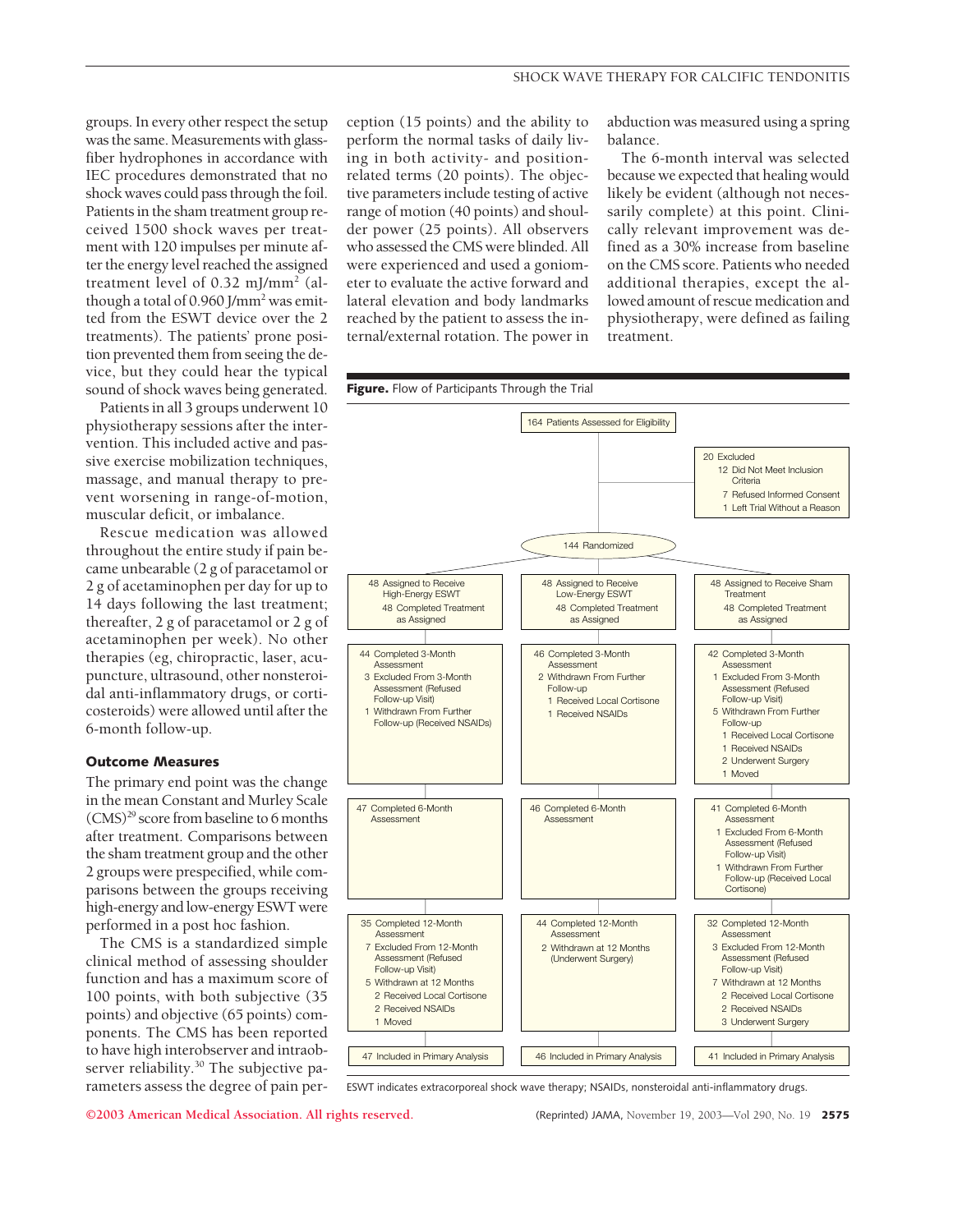Secondary end points were changes in mean 3- and 12-month CMS scores, as well as in self-rated pain at 3, 6, and 12 months as assessed by a visual analog scale (VAS) (0 points = no pain; 10 points = unbearable pain). We also assessed the presence and size of calcified deposits at 3, 6, and 12 months by conventional radiography. The technique was standardized in terms of position of the shoulder and arm, distance from the radiographic film, and exposure.31 The localization of calcifications within a specific tendon was determined by anteroposterior radiographs of the shoulder obtained in 45° external and 45° internal rotation.<sup>31</sup> These 2 standard anterior-posterior views were obtained within 14 days before intervention to exclude spontaneous healing before treatment and again at 3, 6, and 12 months after treatment and analyzed by an independent skeletal radiologist with no knowledge of the type of treatment used. Success was defined as complete disappearance of the deposit.

#### **Statistical Analysis**

Changes in CMS scores for pain, activities of daily living, range of motion, and power, as well changes in VAS pain scores and size of calcific deposit were defined as the difference between the 3-month, 6-month, and 12-month measurements and respective baseline values. These absolute changes were the variables of interest and analysis.

All analyses were performed with SPSS release 11.5 (SPSS Inc, Chicago, Ill). Computed *P* values were 2-sided, and *P*.05 was used to determine statistical significance. For group comparisons of changes we used the *t* test for independent samples or the Welch test, as appropriate. Significance levels for multiple comparisons were adjusted with the Bonferroni-Holm procedure. All analy-

|                                                       | High-Energy<br><b>ESWT</b> | Low-Energy<br><b>ESWT</b> | Sham<br>Treatment |
|-------------------------------------------------------|----------------------------|---------------------------|-------------------|
| Characteristic                                        | $(n = 48)$                 | $(n = 48)$                | $(n = 48)$        |
| Sex, No. (%)                                          |                            |                           |                   |
| Men                                                   | 13 (27)                    | 16 (33)                   | 28 (58)           |
| Women                                                 | 35(73)                     | 32 (67)                   | 20 (42)           |
| Age, mean (SD), y                                     | 51.6(8.5)                  | 47.3 (8.5)                | 52.3(9.8)         |
| ESWT location, No. (%)<br>Supraspinatus               | 42 (88)                    | 41 (85)                   | 43 (90)           |
| Infraspinatus                                         | 6(12)                      | 7(15)                     | 4(8)              |
| Teres minor                                           | $\Omega$                   | $\Omega$                  | $\Omega$          |
| Subscapularis                                         | $\Omega$                   | $\Omega$                  | 1(2)              |
| Calcific deposit size, mean (SD), mm <sup>2</sup>     | 182 (135.0)                | 195 (166.0)               | 128 (112.0)       |
| Deposit classification, No. (%)                       |                            |                           |                   |
| Type I                                                | 34 (71)                    | 30(63)                    | 32 (67)           |
| Type II                                               | 14 (29)                    | 18 (37)                   | 16 (33)           |
| Type III                                              | $\Omega$                   | 0                         | $\circ$           |
| Affected side, No. (%)<br>Right                       | 28 (58)                    | 28 (58)                   | 27 (56)           |
| Left                                                  | 20 (42)                    | 20 (42)                   | 21(44)            |
| Pain duration, mean (SD), mo                          | 42.6 (23.2)                | 42.8 (25.2)               | 41.3 (28.6)       |
| CMS score, mean (SD), points (0-100 scale)<br>Total   | 60 (11.0)                  | 62.7 (14.0)               | 64.2 (12.8)       |
| Pain                                                  | 4.8(2.7)                   | 5.9(3.3)                  | 5.1(2.8)          |
| <b>ADL</b>                                            | 10.9(2.9)                  | 11.9(3.3)                 | 12.0(3.0)         |
| Range of motion                                       | 26.7(5.5)                  | 26.22 (6.7)               | 28.0(6.1)         |
| Power                                                 | 17.8 (3.9)                 | 18.6(3.7)                 | 18.9 (4.4)        |
| VAS score for pain, mean (SD),<br>points (0-10 scale) | 6.5(1.3)                   | 5.7(1.9)                  | 5.6(1.6)          |

Abbreviations: ADL, activities of daily living; CMS, Constant and Murley Scale; ESWT, extracorporeal shock wave therapy; VAS, visual analog scale.

ses of the primary outcome were performed according to the principle of intention-to-treat, with missing values imputed with last observation carried forward. For the secondary end points, descriptive statistics and 95% confidence intervals were calculated.

We computed that a sample of 144 patients had 90% power to find a 15% difference in the primary outcome, as compared with sham treatment, given an  $\alpha$  level of .025. We tested for selection bias according to the method of Berger and Exner.<sup>32</sup> To examine for treatment-center effects we applied the Kruskal-Wallis test on the primary outcome variable within each of the treatment groups separately and an analysis of covariance with treatmentcenter interaction.

## **RESULTS**

A total of 144 patients (48 per group) were treated as randomized according to the study protocol (Figure). The required number of pulses per treatment was achieved in all cases. Baseline characteristics of the sample are presented in **TABLE 1**. Only 10 patients were lost to follow-up (7%) prior to the 6-month end point, but considerably more were lost to follow-up after that.

The method of Berger and Exner<sup>32</sup> provided strong support against selection bias; comparing baseline CMS values with conditional probabilities that the next treatment is high energy or low energy given knowledge of the sequence of prior allocations within the randomization block, we obtained Pearson correlation coefficients of 0.03 and −0.01, respectively. The 3 Kruskal-Wallis tests comparing the primary outcome measure across the centers for each of the 3 treatment groups separately showed no center effect  $(P \ge 0.09)$ for all), with similar results from analysis of covariance. Alternative evaluation of group comparisons with a respective permutation test yielded similarly nonsignificant results.

#### **Primary Outcome Measure**

The means of the 6-month CMS scores are presented in **TABLE 2**. In this pri-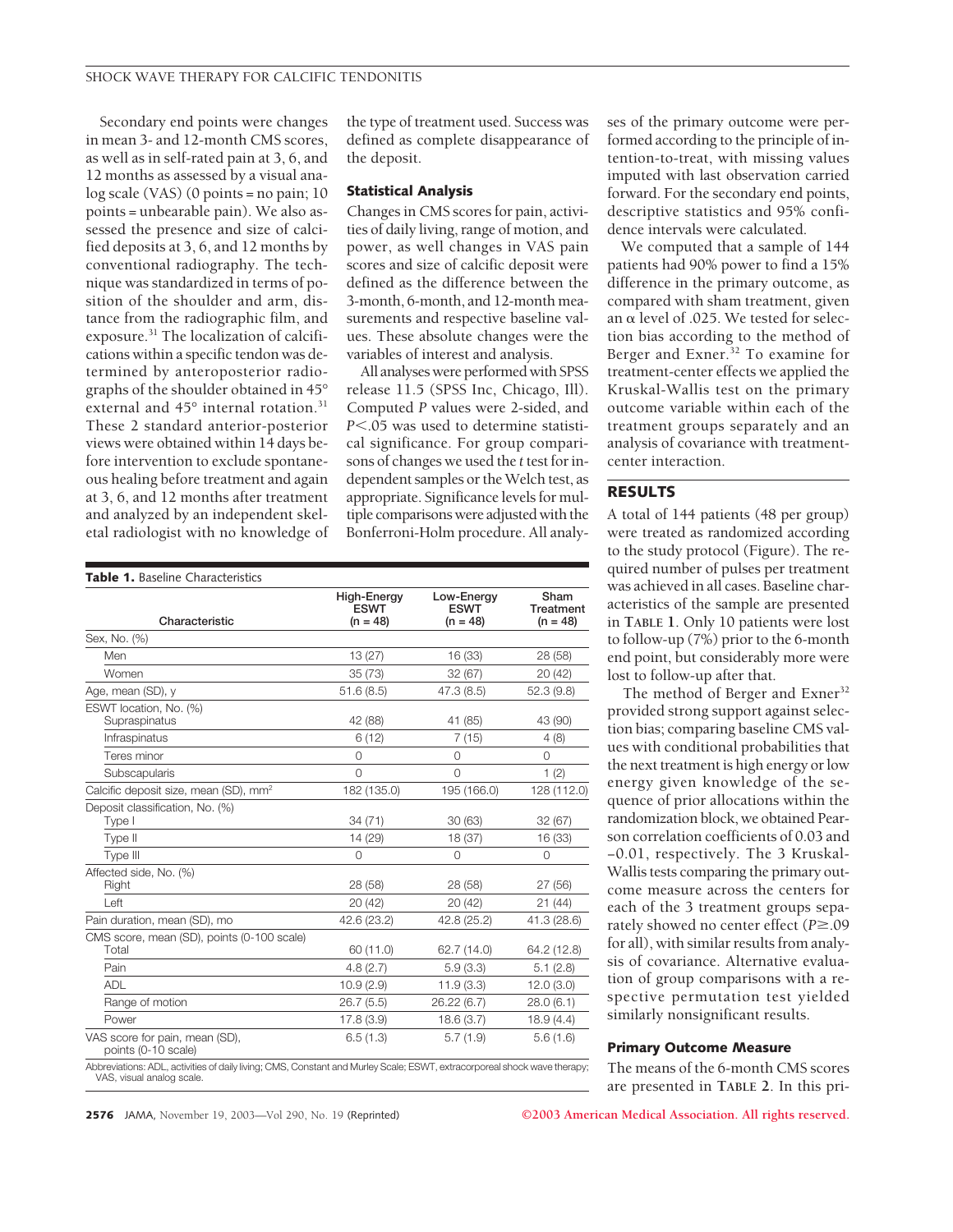mary analysis, both high-energy and low-energy interventions were superior to sham treatment, and in a secondary analysis the high-energy intervention appeared to be superior to the low-energy intervention.

The various components of the score (ie, pain, activities of daily living, range of motion, and power) showed similar patterns of results.

## **Secondary Outcome Measures**

**TABLE 3** presents the results of both the 3-month and 12-month CMS data, which generally parallel those of the 6-month data. Use of other imputation techniques did not substantially change the pattern of results for the 12 month results (data not shown).

**TABLE 4** presents the 3-, 6-, and 12 month VAS pain scores as well as radio-

graphic results. Similar to the CMS scores, patients in the high-energy group had significantly less pain than those in the low-energy group, but both groups reported significantly less pain than those in the sham treatment group 6 months after intervention. At 3 and 12 months after intervention, no significant differences in VAS score were observed for the low-energy vs sham treatment groups.

|                                                      |                          | Mean Change From Baseline (95% CI)                          |                                |                                                                                                              |            |                               |            |                             |            |
|------------------------------------------------------|--------------------------|-------------------------------------------------------------|--------------------------------|--------------------------------------------------------------------------------------------------------------|------------|-------------------------------|------------|-----------------------------|------------|
|                                                      |                          |                                                             | Group 3<br>(Sham<br>Treatment) | Between-Group Difference (95% CI)                                                                            |            |                               |            |                             |            |
| Outcome<br>Measure                                   | Group 1<br>(High-Energy) | Group 2<br>(Low-Energy)                                     |                                | Group 1 vs<br>Group 3                                                                                        | P<br>Value | Group 2 vs<br>Group 3         | P<br>Value | Group 1 vs<br>Group 2       | P<br>Value |
| No. of patients                                      | 47                       | 46                                                          | 41                             |                                                                                                              |            |                               |            |                             |            |
| Total CMS score.<br>points                           |                          | 31.0 (26.7 to 35.3) 15.0 (10.2 to 19.8)                     | 6.6 (1.4 to 11.8)              | $-24.4$ ( $-31.0$ to $-17.8$ ) <.001 $-8.4$ ( $-15.4$ to $-1.4$ ) <.001 $-16.0$ ( $-22.9$ to $-10.8$ ) <.001 |            |                               |            |                             |            |
| Pain                                                 | 8.7 (7.6 to 9.8)         | $3.7(2.5 \text{ to } 4.9)$                                  | 1.1 $(-0.2$ to 2.5)            | 7.6 (5.9 to 9.3)                                                                                             | < 0.001    | 2.6(0.8 to 4.4)               | .006       | $-5.0$ ( $-6.7$ to $-3.4$ ) | < 0.001    |
| <b>ADL</b>                                           | 7.5 (6.5 to 8.5)         | $3.0(1.8 \text{ to } 4.3)$                                  | $0.3(-1.0 \text{ to } 1.6)$    | 7.2 (5.6 to 8.8)                                                                                             | < 0.001    | $2.8(1.0 \text{ to } 4.6)$    | .003       | $-4.5$ (-6.1 to $-2.8$ )    | < 0.001    |
| Range of<br>motion                                   | 10.2 (8.6 to 11.9)       | 5.3 (3.4 to 7.1)                                            | $1.4 (-0.9 to 3.7)$            | 8.8 (6.0 to 11.6)                                                                                            | < 0.001    | $3.9(0.9)$ to $6.8$ )         | .01        | $-4.9$ ( $-7.4$ to $-2.5$ ) | < 0.001    |
| Power                                                | 5.9 (4.7 to 7.1)         | $3.2(2.0 \text{ to } 4.5)$                                  | 1.1 $(-0.2$ to 2.4)            | $4.8(3.1 \text{ to } 6.6)$                                                                                   | < 0.001    | $2.2(0.4 \text{ to } 4.0)$    | .02        | $-2.7$ ( $-4.4$ to $-0.9$ ) | .003       |
| Proportion of<br>patients<br>with 30%<br>improvement |                          | 0.89 (0.77 to 0.96) 0.41 (0.27 to 0.57) 0.17 (0.07 to 0.32) |                                | 0.72 (0.55 to 0.84)                                                                                          |            | $< 0.001$ 0.24 (0.05 to 0.42) | .02        | 0.48 (0.30 to 0.63)         | < 0.001    |

Abbreviations: ADL, activities of daily living; CI, confidence interval; CMS, Constant and Murley Scale; ESWT, extracorporeal shock wave therapy.

|                                                      | Mean Change From Baseline (95% CI) |                                         |                                |                                                                   |            |                               |                       |                                  |            |
|------------------------------------------------------|------------------------------------|-----------------------------------------|--------------------------------|-------------------------------------------------------------------|------------|-------------------------------|-----------------------|----------------------------------|------------|
|                                                      |                                    |                                         |                                | Between-Group Difference (95% CI)                                 |            |                               |                       |                                  |            |
| Outcome<br>Measure                                   | Group 1<br>(High-Energy)           | Group 2<br>(Low-Energy)                 | Group 3<br>(Sham<br>Treatment) | Group 1 vs<br>Group 3                                             | P<br>Value | Group 2 vs<br>Group 3         | $\mathsf{P}$<br>Value | Group 1 vs<br>Group 2            | P<br>Value |
|                                                      |                                    |                                         |                                | 3-Month Scores                                                    |            |                               |                       |                                  |            |
| No. of patients                                      | 44                                 | 46                                      | 42                             |                                                                   |            |                               |                       |                                  |            |
| Total CMS score.<br>points                           | 26.2 (22.3 to 30.2)                | 16.6 (11.8 to 21.0)                     | 9.8 (5.1 to 14.5)              | $-16.4$ ( $-22.5$ to $-10.3$ ) < 001 $-6.6$ ( $-13.1$ to $-0.1$ ) |            |                               | .047                  | $-9.6$ ( $-15.8$ to $-3.4$ )     | .003       |
| Pain                                                 | 7.2 (6.0 to 8.4)                   | $3.7(2.5 \text{ to } 5.0)$              | 2.4 (1.1 to 3.8)               | 4.8 (3.0 to 6.6)                                                  | < 0.001    | $1.3(-0.5 \text{ to } 3.2)$   | .15                   | $-3.5$ ( $-5.2$ to $-1.7$ )      | < 0.001    |
| <b>ADL</b>                                           | 6.5 (5.1 to 7.8)                   | 3.9 (2.7 to 5.1)                        | 1.9 (0.7 to 3.2)               | 4.5 (2.7 to 6.3)                                                  | < 0.001    | 2.0 (0.2 to 3.7)              | .03                   | $-2.6$ ( $-4.4$ to $-0.8$ )      | .006       |
| Range of<br>motion                                   | 7.5 (5.7 to 9.3)                   | 5.5 (3.7 to 7.4)                        | $3.3(1.1 \text{ to } 5.4)$     | 4.3 (1.5 to 7.0)                                                  | .004       | $2.3$ (-0.6 to 5.1)           | .12                   | $-2.0$ ( $-4.6$ to 0.6)          | .14        |
| Power                                                | $5.1$ (3.8 to 6.3)                 | $3.2$ (2.1 to 4.3)                      | $1.9(0.7)$ to $3.1)$           | $3.2(1.5 \text{ to } 4.9)$                                        | < 0.001    | $1.4 (-0.3 to 3.0)$           | .11                   | $-1.9$ ( $-3.5$ to $-0.2$ )      | .03        |
| Proportion of<br>patients<br>with 30%<br>improvement |                                    | 0.77 (0.62 to 0.89) 0.40 (0.26 to 0.55) | 0.21 (0.10 to 0.37)            | 0.56 (0.36 to 0.71)                                               |            | $< 0.001$ 0.19 (0.01 to 0.36) | .07                   | 0.37 (0.18 to 0.55)              | < 0.001    |
|                                                      |                                    |                                         |                                | 12-Month Scores                                                   |            |                               |                       |                                  |            |
| No. of patients                                      | 35                                 | 44                                      | 32                             |                                                                   |            |                               |                       |                                  |            |
| Total CMS score,<br>points                           |                                    | 31.6 (27.3 to 36.0) 17.7 (13.2 to 22.3) | 13.7 (8.4 to 19.0)             | $-17.9$ (-24.7 to $-11.1$ ) < 001 -4.1 (-11.0 to 2.8)             |            |                               | .24                   | $-13.9$ (-19.7 to $-8.3$ ) <.001 |            |
| Pain                                                 | 10.0 (9.4 to 10.6)                 | 4.2 (3.1 to 5.3)                        | 4.4 (2.9 to 5.9)               | 5.6 (4.0 to 7.2)                                                  | < 0.001    | $-0.2$ ( $-2.0$ to 1.7)       | .86                   | $-5.8$ ( $-7.1$ to $-4.5$ )      | < 0.001    |
| <b>ADL</b>                                           | 7.9 (7.1 to 8.7)                   | $3.5(2.2 \text{ to } 4.7)$              | 3.1(1.8 to 4.4)                | 4.8 (3.3 to 6.4)                                                  | < 0.001    | $0.4$ (-1.4 to 2.2)           | .68                   | $-4.4$ (-6.0 to $-2.9$ )         | < 0.001    |
| Range of<br>motion                                   | 11.7 (9.9 to 13.5)                 | 6.6 (4.7 to 8.6)                        | 4.3 (2.3 to 6.2)               | 7.4 (4.8 to 10.1)                                                 | < 0.001    | $2.4 (-0.4 to 5.1)$           | .09                   | $-5.1$ ( $-7.8$ to $-2.3$ )      | < 0.001    |
| Power                                                | 6.3 (5.0 to 7.6)                   | 3.6 (2.3 to 4.8)                        | 2.8 (1.1 to 4.4)               | $3.5(1.5 \text{ to } 5.6)$                                        | .001       | $0.8(-1.2 \text{ to } 2.9)$   | .42                   | $-2.7$ ( $-4.5$ to $-0.9$ )      | .005       |
| Proportion of<br>patients<br>with 30%<br>improvement |                                    | 0.94 (0.81 to 0.99) 0.45 (0.30 to 0.61) | 0.22 (0.09 to 0.40)            | 0.72 (0.53 to 0.85)                                               |            | $< 0.001$ 0.23 (0.01 to 0.43) | .05                   | $0.49$ (0.31 to 0.64)            | < 0.001    |

Abbreviations: ADL, activities of daily living; CI, confidence interval; CMS, Constant and Murley Scale; ESWT, extracorporeal shock wave therapy.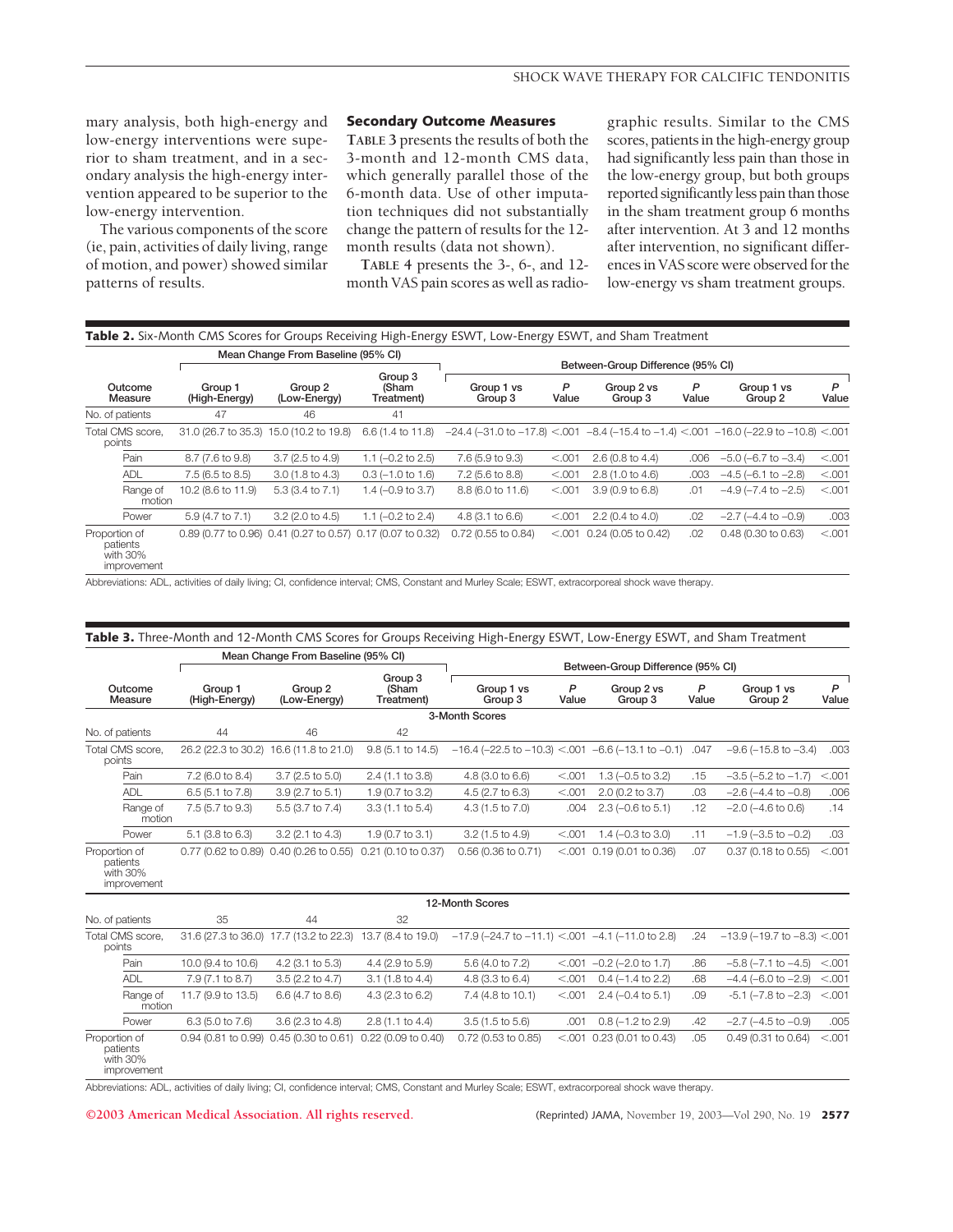Complete disappearance of the calcific deposit was observed in 60% of the patients in the high-energy group after 6 months and in 86% after 12 months. In the low-energy group, complete disappearance was observed in 21% and 37%, respectively. In the sham treatment group, complete disappearance was observed in 11% after 6 months and in 25% after 12 months. Finally, it appeared that more patients in the sham treatment group used additional therapies after 6 months (Figure 1).

## **Adverse Effects**

Adverse effects were assessed by clinical examination, ultrasound imaging, and by patient questionnaire directly after the ESWT procedure and after every follow-up visit. All findings were recorded on standardized forms. Patients were explicitly asked to report any reddening of the skin, swelling, petechiae, reaction to the anesthetic used, bleeding, acute bursitis, or syncope occurring after the intervention. In addition, patients also were asked whether they had experienced any other adverse effects. Unexpected or severe adverse events were to be reported separately, but none occurred.

Pain during treatment was analyzed separately. In the group receiving highenergy ESWT, 20 patients reported moderate pain and 16 reported severe pain. Eight of those reporting severe pain required intravenous analgesics during intervention. Ten patients in the high-energy group had insignificant or no pain during the ESWT procedure. In the group receiving low-energy ESWT, moderate pain was reported by 22 patients and severe pain by 5; 2 of those reporting severe pain required intravenous pain medication. Twentyone patients in the low-energy group reported slight or no pain.

In the sham treatment group, 25 patients reported some sensation of pain. Four had severe pain and 1 required additional intravenous pain medication. Insignificant or no pain sensation was observed in 23 cases.

Petechiae, bleeding, hematoma, or erythema were found directly after the treatment in 36 patients in the highenergy group, 32 patients in the lowenergy group, and 8 patients in the sham treatment group.

No clinically significant adverse effects (including neurologic disorders,

tendon rupture, infection, bone edema, aseptic necrosis, or muscle hematoma) were observed in any of the patients at any point in time.

## **COMMENT**

Shoulder pain due to calcific tendonitis is a common problem, for which conservative therapy is sometimes ineffective.<sup>1,5</sup> In these cases, ESWT has been proposed as an alternative to operative procedures,  $21,24,33-35$  although methodological flaws have limited the conclusions of previous studies.12 In our study, we found a significant clinical benefit for both high- and low-energy ESWT at 6 months, with significantly better outcomes associated with highenergy ESWT. Patients in the sham treatment group showed a previously demonstrated spontaneous improvement.<sup>4</sup> Nonetheless, they required more pain medication than patients in the 2 ESWT groups and were more likely to undergo surgery during follow up.

Some authors have stressed the importance of stone removal in the therapy of nephrolithiasis, while others have suggested a need for complete disintegration of the calcified deposits around

|                                                 | Mean Change From Baseline (95% CI)                                                                                               | Between-Group Difference (95% CI) |                                |                       |            |                                                 |            |                       |            |
|-------------------------------------------------|----------------------------------------------------------------------------------------------------------------------------------|-----------------------------------|--------------------------------|-----------------------|------------|-------------------------------------------------|------------|-----------------------|------------|
| Outcome<br>Measure                              | Group 1<br>(High-Energy)                                                                                                         | Group 2<br>(Low-Energy)           | Group 3<br>(Sham<br>Treatment) | Group 1 ys<br>Group 3 | P<br>Value | Group 2 vs<br>Group 3                           | P<br>Value | Group 1 vs<br>Group 2 | P<br>Value |
|                                                 |                                                                                                                                  |                                   | 3-Month Results                |                       |            |                                                 |            |                       |            |
| No. of patients                                 | 44                                                                                                                               | 46                                | 42                             |                       |            |                                                 |            |                       |            |
| VAS score<br>for pain<br>$(0-10 \text{ scale})$ | $-5.0$ ( $-5.7$ to $-4.2$ )                                                                                                      | $-2.7$ ( $-3.3$ to $-2.1$ )       | $-1.8$ ( $-2.5$ to $-1.1$ )    | 3.2 (2.2 to 4.2)      | < 0.001    | 0.9(0.0 to 1.8)                                 | .06        | 2.3 (0.5 to 1.3)      | < .001     |
| Calcific deposit<br>size, mm <sup>2</sup>       | $-128.9$ ( $-170.0$ to 87.7)                                                                                                     | $-56.3$ ( $-106.7$ to 5.8)        | $-30.3$ ( $-53.7$ to $-7.0$ )  |                       |            | 98.6 (51.8 to 145.4) < 001 26.0 (-29.1 to 81.1) | .35        | 72.6 (8.2 to 141.1)   | .03        |
|                                                 |                                                                                                                                  |                                   | 6-Month Results                |                       |            |                                                 |            |                       |            |
| No. of patients                                 | 47                                                                                                                               | 46                                | 41                             |                       |            |                                                 |            |                       |            |
| VAS score<br>for pain<br>$(0-10 \text{ scale})$ | $-5.5$ ( $-6.2$ to $-4.8$ )                                                                                                      | $-2.4$ ( $-3.1$ to 1.7)           | $-1.1$ ( $-1.8$ to $-0.5$ )    | 3.7 (2.7 to 4.7)      | < 0.001    | 1.3 (0.4 to 2.2)                                | .008       | $3.1$ (2.5 to 4.3)    | < .001     |
| Calcific deposit<br>size, mm <sup>2</sup>       | $-152.8$ (-195.0 to -110.0) -77.7 (-130.0 to -24.9) -41.0 (-66.0 to -16.1) 111.8 (63.2 to 160.5) <.001 36.7 (21.2 to 94.6)       |                                   |                                |                       |            |                                                 | .21        | 75.1 (9.0 to 144.3)   | .03        |
|                                                 |                                                                                                                                  |                                   | 12-Month Results               |                       |            |                                                 |            |                       |            |
| No. of patients                                 | 35                                                                                                                               | 44                                | 32                             |                       |            |                                                 |            |                       |            |
| VAS score<br>for pain<br>$(0-10 \text{ scale})$ | $-5.6$ ( $-6.3$ to $-4.9$ )                                                                                                      | $-2.6$ ( $-3.2$ to $-1.9$ )       | $-1.9$ ( $-2.7$ to $-1.2$ )    | 3.7 (2.7 to 4.7)      | < 0.001    | $0.7 (-0.3 to 1.7)$                             | .18        | 3.0 (2.3 to 3.7)      | < .001     |
| Calcific deposit<br>size, mm <sup>2</sup>       | $-162.2$ (-204.0 to -120.0) -91.5 (-148.0 to -35.1) -46.8 (-74.3 to -19.3) 115.4 (65.4 to 165.4) <.001 44.7 (-17.6 to 107.0) .16 |                                   |                                |                       |            |                                                 |            | 70.7 (1.9 to 139.5)   | .04        |

**Table 4.** Three-Month, 6-Month, and 12-Month VAS Pain Scores and Calcific Deposit Sizes for Groups Receiving High-Energy ESWT, Low-Energy ESWT, and Sham Treatment

Abbreviations: CI, confidence interval; ESWT, extracorporeal shock wave therapy; VAS, visual analog scale.

**2578** JAMA, November 19, 2003—Vol 290, No. 19 (Reprinted) **©2003 American Medical Association. All rights reserved.**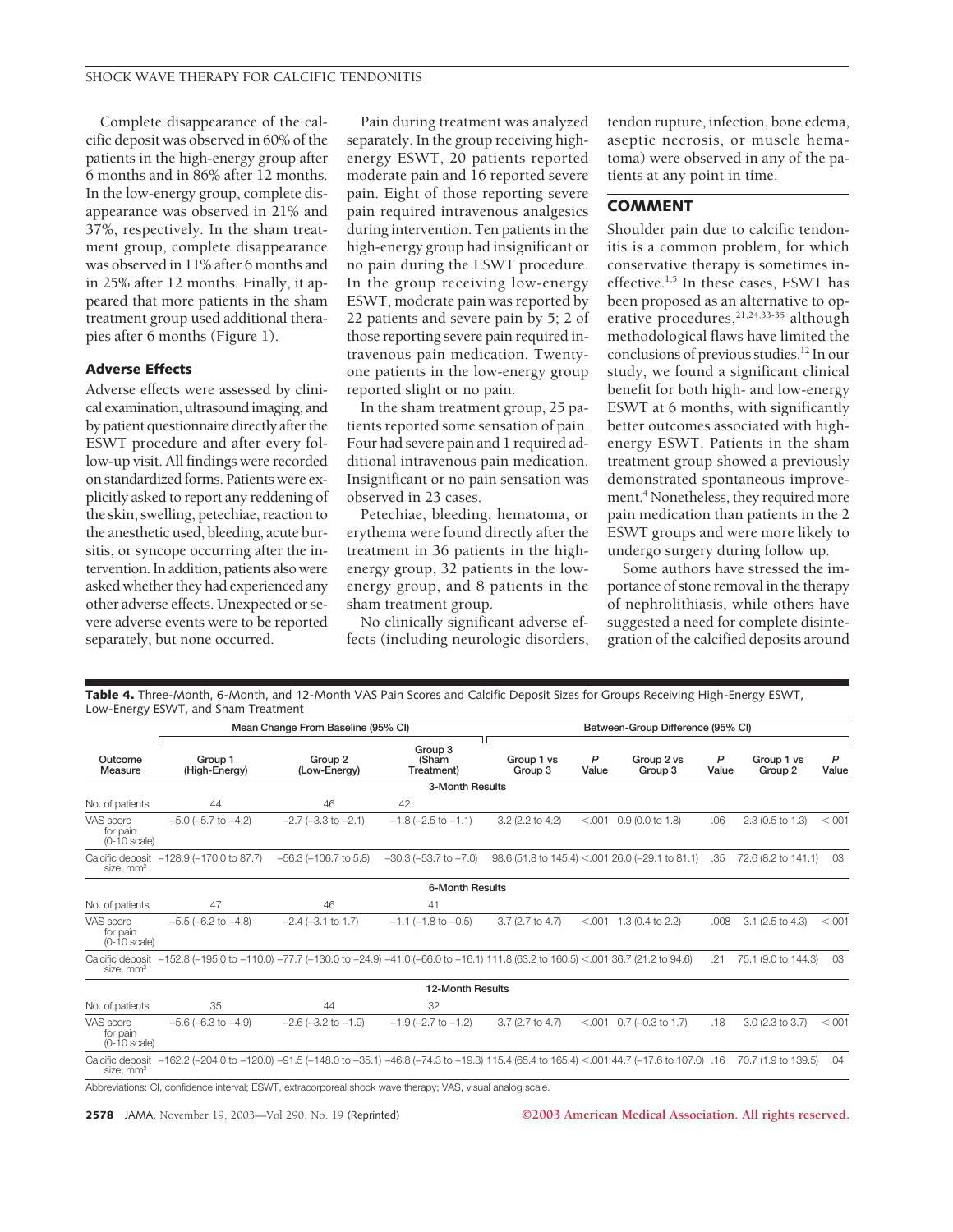joints.<sup>36</sup> We observed a complete disappearance of the deposit in 60% of patients 6 months after receiving highenergy ESWT, a nearly 3-fold greater rate of complete disintegration than that observed in those who received sham treatment. Although some authors have discussed the potential of extracorporeal shock waves for disintegrating calcified deposits of the rotator cuff, the mechanisms remain unclear.37-39

Several studies have found a correlation between the applied energy of each shock wave and the rate of disintegration, $23,25$  assuming that the shock wave is carefully focused.<sup>40</sup> At present, however, it is unclear which parameters of shock waves are most related to resorption of the deposit. The "energy flux density" parameter is generally assumed to be the primary parameter for physical and biological effects. $41$  For instance, simply doubling the number of applied shock waves does not appear to improve the likelihood of eliminating tendon calcification or of improving clinical outcomes.24,25 Our results similarly suggest that the energy level seems to be a more important parameter. The high-energy and low-energy groups received the same total acoustic energy but showed different clinical and radiological outcomes. In addition to the number of shock waves and energy level, the frequency of shock waves may have an influence. Recent studies of kidney stones found that fragmentation efficiency, due to cavitation effects, was significantly enhanced at a delay of between 400 and 250 microseconds between shock waves.<sup>42</sup> These findings support the idea that cavitation effects may be related to the disintegrating effect of ESWT.<sup>39,43</sup> It also seems likely that ESWT may be more effective for calcifying tendonopathy than for impingement syndromes that do not involve any calcified masses.<sup>44,45</sup>

We found no serious adverse effects of ESWT. As in previous studies,<sup>23,33,35,46</sup> some patients in our study did complain of petechial bruising, subcutaneous hematoma, or skin reddening immediately after treatment, but in

all cases these had resolved by 3 months. It is possible that different shock wave generators may vary in their physical parameters, and thus in their likelihood of causing bruising.

While studies in rabbits have revealed some short-term tendon pathology associated with ESWT energy levels of at least 0.6 mJ/mm,<sup>2,47</sup> neither tendon nor cartilage of joints has been found to be injured by shock waves lower than this energy level.<sup>48,49</sup> Although we did not perform imaging studies to detect these potential adverse effects, neither tendon ruptures nor aseptic necrosis of the humeral head<sup>50</sup> were reported. Long-term observations 4 years after high-energy treatment found neither tendon lesions nor other adverse effects due to shock waves in patients who later underwent surgery. $51,52$  It is possible that ESWT could be less expensive than surgery for treatment of calcific tendonitis of the shoulder.<sup>53</sup>

Our results have 2 important limitations. First, our findings may be limited by the different amounts of intravenous sedation used in the treatment groups, which was confounded with the effects of the active therapy and the amount of shock wave energy. It is unlikely that intravenous sedation alone, however, may have influenced this chronic pain condition. Second, because of the high drop-out rates after 6 months, the 12-month data should be interpreted with caution.

Our findings need to be confirmed in high-quality randomized clinical trials with different treatment protocols and treatment parameters, including the number of shock waves, their frequency, and their energy levels. Further studies also are necessary to analyze the long-term prognosis, and also should examine less-systemic forms of anesthesia, including regional nerve block or local anesthesia.

In summary, we found evidence for a beneficial effect of high-energy ESWT over 6 months, compared with sham treatment. High-energy ESWT appears to be more effective than lowenergy ESWT, but threshold energy has yet to be defined.

**Author Affiliations:** Department of Orthopedic Surgery and Sportstraumatology (Drs Gerdesmeyer and Lampe), Institute of Medical Statistics and Epidemiology (Dr Wagenpfeil), and Department of Radiology (Dr Wörtler), Technical University Munich, Munich, Germany; Department of Orthopedic Surgery, University of Regensburg, Bad Abbach, Germany (Dr Haake); Department of Orthopedic Surgery, Ludwig Maximilian University Munich, Munich, Germany (Dr Maier); Department of Orthopedic Surgery, Ruprecht-Karls-University Heidelberg, Heidelberg, Germany (Dr Loew); Department of Orthopedic Surgery, University of Homburg, Homburg/Saar, Germany (Dr Seil); Department of Orthopedic Surgery, University of Innsbruck, Innsbruck, Austria (Dr Handle); Department of Orthopedic Surgery, University of Bonn, Bonn, Germany (Dr Gassel); and Department of Orthopedic Surgery, Johannes Gutenberg University School of Medicine, Mainz, Germany (Dr Rompe).

**Author Contributions:** Dr Gerdesmeyer, as principal investigator of this study, had full access to all of the data in the study and takes responsibility for the integrity of the data and the accuracy of the data analyses.

*Study concept and design:* Gerdesmeyer, Wagenpfeil, Haake.

*Acquisition of data:* Loew, Seil.

*Analysis and interpretation of data:* Gerdesmeyer, Wagenpfeil, Maier, Wörtler, Lampe, Handle, Gassel, Rompe.

*Drafting of the manuscript:* Gerdesmeyer, Haake, Loew.

*Critical revision of the manuscript for important intellectual content:* Gerdesmeyer, Wagenpfeil, Maier, Wörtler, Lampe, Seil, Handle, Gassel, Rompe.

*Statistical expertise:* Gerdesmeyer, Wagenpfeil, Haake. *Administrative, technical, or material support:* Maier, Loew, Wörtler, Lampe, Seil, Handle, Gassel. *Study supervision:* Gerdesmeyer, Rompe.

**Funding/Support:** This trial was supported by the German Association for Orthopedics and Orthopedic Surgery (DGOCC). Dornier Medizintechnik, Wessling, Germany, put shock wave equipment at our disposal.

**Role of Sponsors:** Neither Dornier Medizintechnik nor the German Association of Orthopedics and Orthopedic Surgery had any involvement in, or control over, the conduct of the study, the decision to publish, or the content of this article.

**Acknowledgment:** We are grateful to the colleagues in the participating centers who contributed patients and were involved in this project over the past 4 years: Mathias Träger, MD, and Frank Pries, MD, ambulantes OP Zentrum Kiel-Kronshagen, Germany; Dirk Kusnierszak, MD, Orthopedic Department, University Heidelberg, Heidelberg, Germany; Frank Gassel, MD, Orthopedic Department, University Bonn, Bonn, Germany; Klaus Lehmkühler, MD, Orthopedic Department, DRK Krankenhaus Seepark Langen-Debstedt, Seepark Langen-Debstedt, Germany; and Dirk Hammer, MD, Orthopedic Department, University Homburg, Homburg/Saar, Germany. We also thank Mark Henne, MD, Thomas Schrader, MD, and Hans Rechl, MD, PhD, from the Orthopedic Department, Technical University Munich, Munich, Germany, who contributed to monitoring and study management; and Lowell Scott Weil, DPM, from Weil Foot & Ankle Institute, Chicago, Ill, for his critical revision of the manuscript.

#### **REFERENCES**

**1.** Bosworth B. Calcium deposits in the shoulder and subacromial bursitis: a survey of 12122 shoulders. *JAMA*. 1941;116:2477-2489.

**3.** Welfling J, Kahn MF, Desroy M. Les calcifications

**<sup>2.</sup>** Rupp S, Seil R, Kohn D. Tendinosis calcarea of the rotator cuff [in German]. *Orthopade*. 2000;29:852- 867.